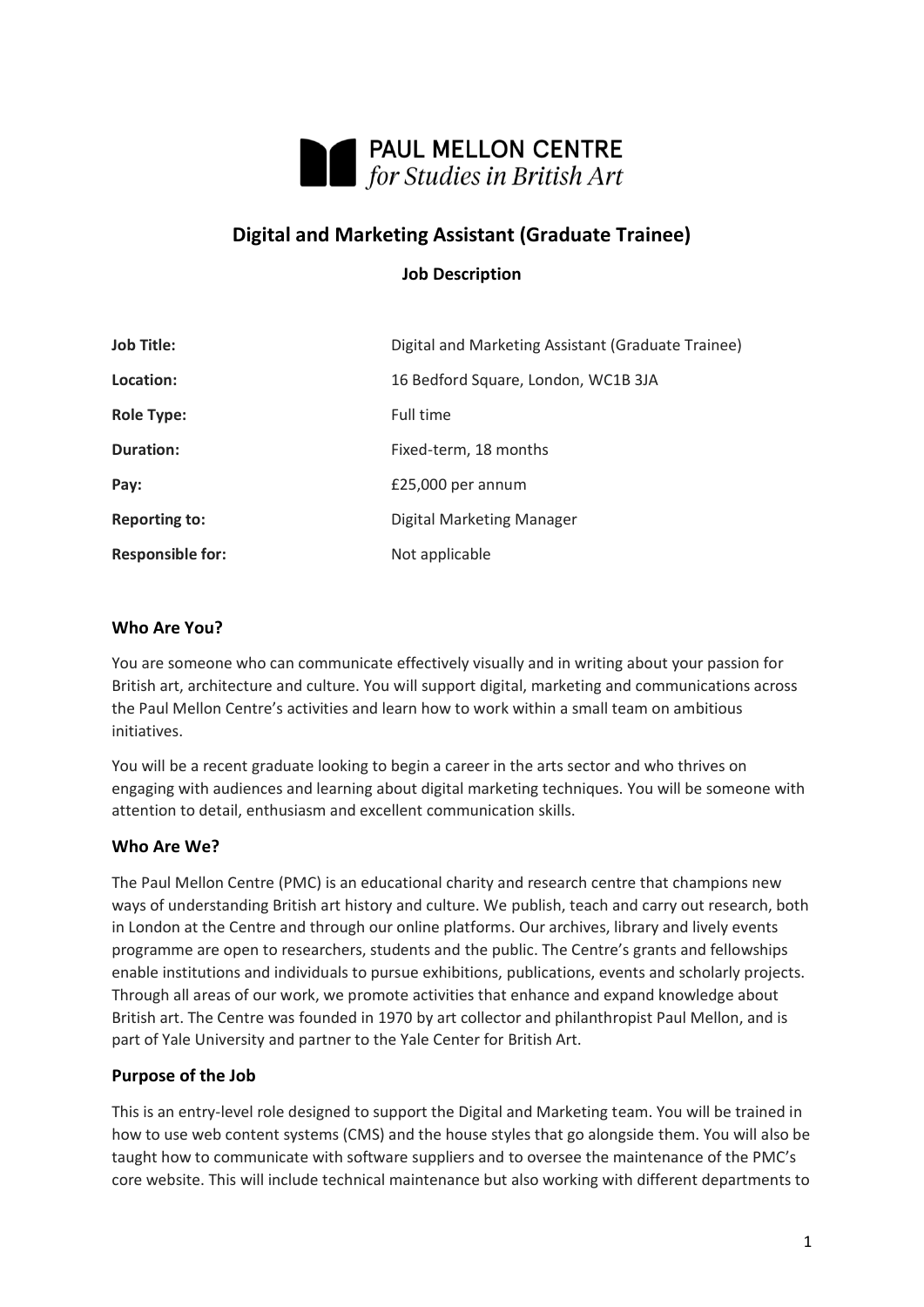upload new content and train members of staff in how to use the CMS. Web accessibility will also be explained and explored and will be an integral part of the role.

Communications will also be a part of your role and you will be trained in how to use Google AdWords and Google Analytics and to think about the role social media has to play in marketing digital content.

After an initial training period you will be expected to monitor the social media accounts which are managed by the Digital Marketing Manager and to liaise with the Digital Lead in specifying any new website features. You will be responsible for uploading and captioning the PMC's recorded events to YouTube.

Over the course of the traineeship you will also be required to put together one marketing campaign (with guidance from the Digital Marketing Manager) which you will review and present to internal staff.

You will also benefit from external training programmes and paid-for places at industry conferences and networking events.

Six months prior to the end of the traineeship you will be encouraged to apply for external vacancies and be given professional guidance in how to craft the experience you have gained through your traineeship, into a compelling CV and covering letter.

The Paul Mellon Centre is a leader in the digital space in the arts and heritage industry and you will be expected to keep up to date with new digital projects and content in the arts and heritage sector and to suggest improvements to the digital team when you see fit.

Other than digital, the departments you will most closely work with are: events, publications and learning.

# **Key Assistant Responsibilities**

- Maintain and update the digital marketing editorial calendar
- Upload and manage captioning of recordings of PMC events to YouTube
- Monitor social media daily
- Work with our software supplier to ensure digital tickets are suggested and completed during our monthly maintenance period
- Work with our freelance proofreader to send on documents from PMC colleagues for proofing and return to colleagues once proofed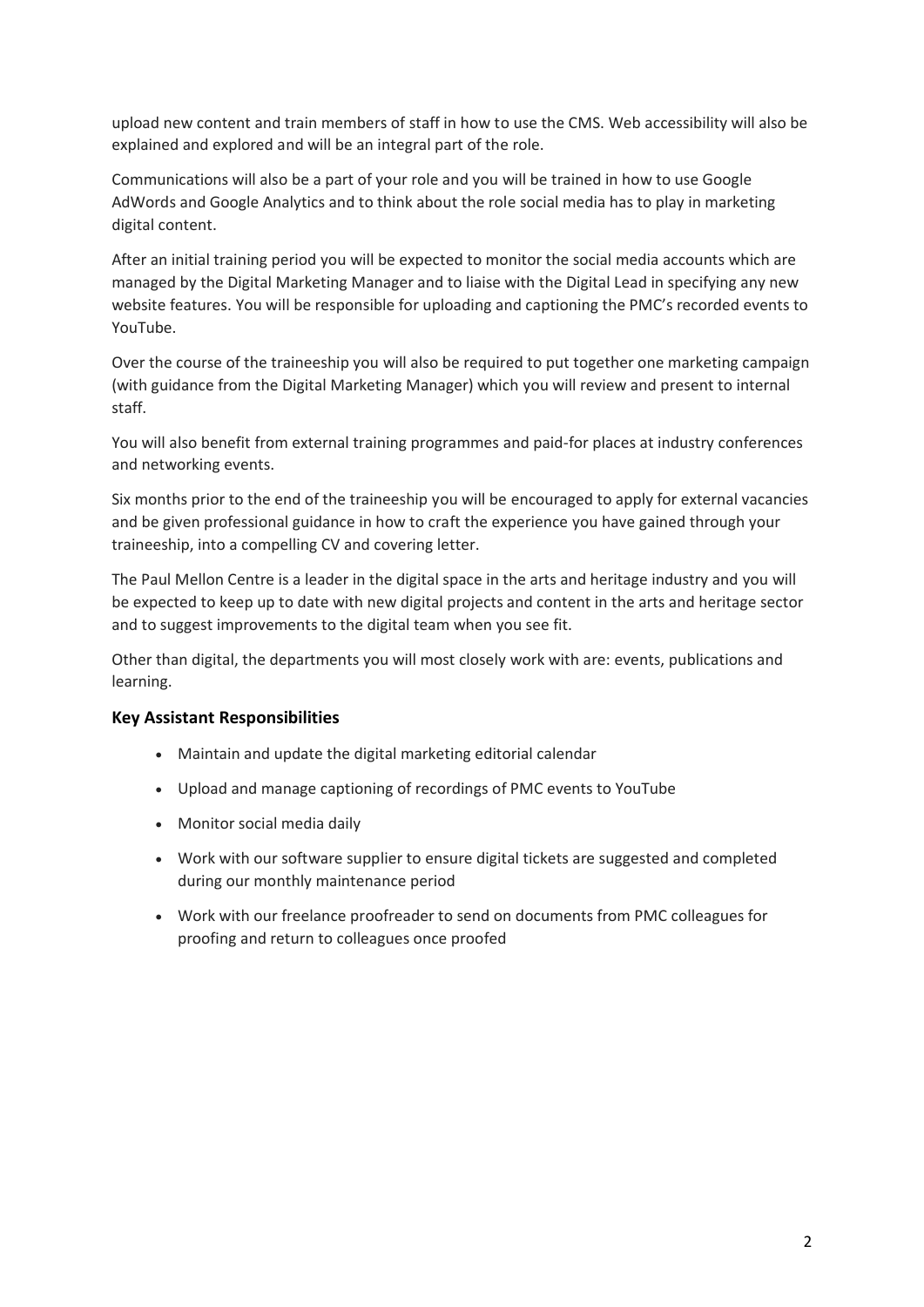# **Person Specification**

# **Eligibility to Apply**

### **If you can answer 'Yes' to these two statements you are eligible to apply:**

- I have an undergraduate degree.
- I have an interest in pursuing a career in a not-for-profit arts organisation.

#### **Essential Skills**

- excellent organisational skills
- keen eye for detail
- excellent written and verbal English
- experience of working in a team
- enthusiasm to learn about digital marketing and communications

#### **Desirable Skills**

- a keen interest in the gallery, library, archive and museum sector
- experience of creating content for social media
- an interest in understanding people, behaviour and actions
- experience of working with data or a database is desirable but not essential

# **Conditions of Work**

You will be assigned an experienced mentor and will shadow colleagues across the organisation in order to become familiar with the work of a small arts organisation. Training will be provided on the job, with additional development needs met where appropriate.

This post has a fixed term of 18 months and the hours of work are 35 per week. You will be expected to work on-site at the Paul Mellon Centre, Bedford Square, London WC1 (or remotely as circumstances demand). We are happy to talk about flexible working arrangements offered by the Centre. Note: It will require five days a week in the office for the first three months then three days a week minimum in the office.

# **Training**

Across the duration of your placement you will be trained to become confident in:

#### **Communications**

- increasing brand awareness
- managing comments with the brand's community and attending to user queries

#### **Social Media**

• scheduling and producing content for social media platforms